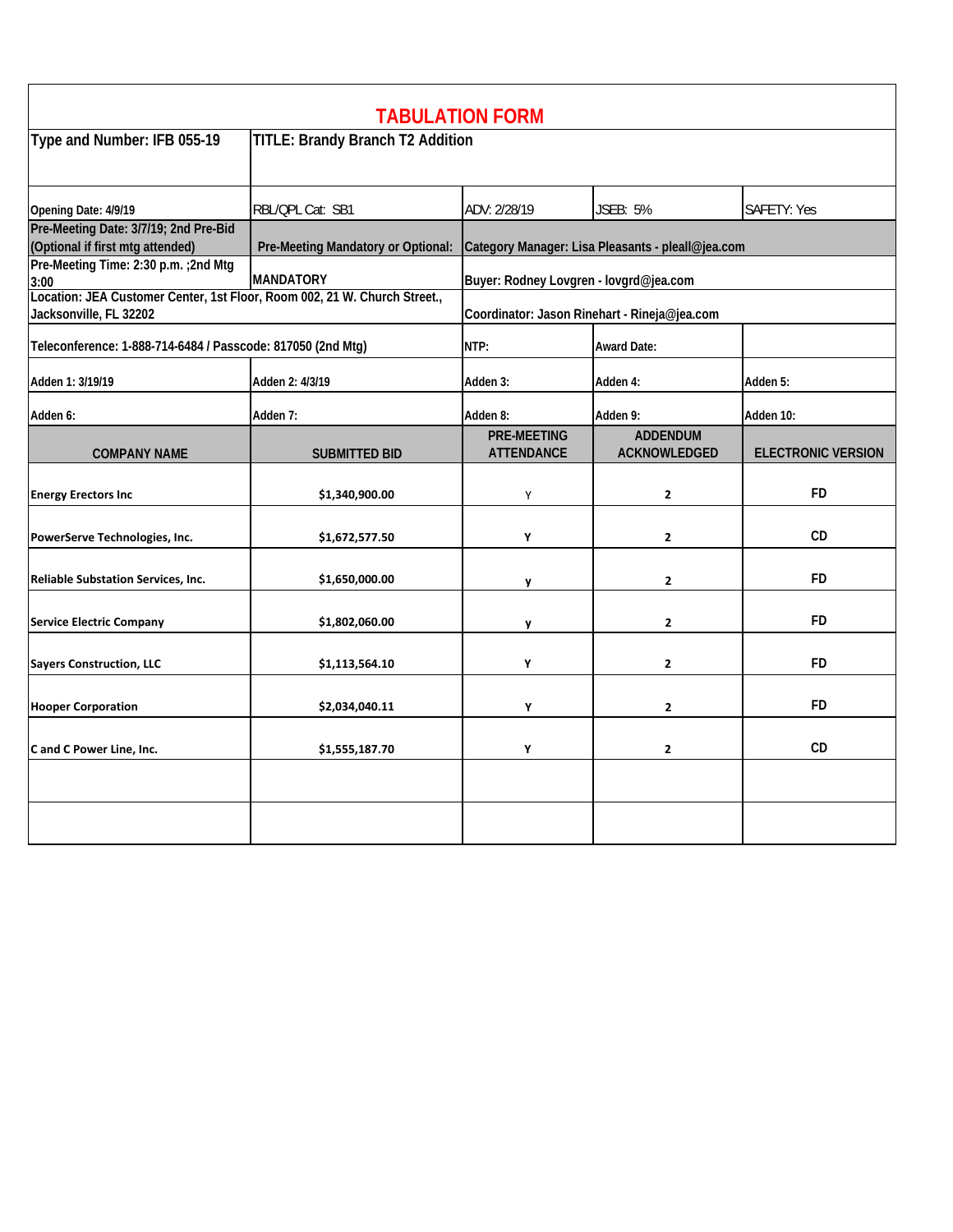| <b>TABULATION FORM</b>                                                                              |                                             |                                                   |                                 |                           |  |  |
|-----------------------------------------------------------------------------------------------------|---------------------------------------------|---------------------------------------------------|---------------------------------|---------------------------|--|--|
| Type and Number: IFB 064-19                                                                         | <b>TITLE: Steelbald Substation Upgrades</b> |                                                   |                                 |                           |  |  |
| Opening Date: 4/9/19                                                                                | RBL/QPL Cat: SB1                            | ADV: 2/28/19                                      | <b>JSEB: 5%</b>                 | <b>SAFETY: Yes</b>        |  |  |
| Pre-Meeting Date: 3/7/19                                                                            | Pre-Meeting Mandatory or Optional:          | Category Manager: Lisa Pleasants - pleall@jea.com |                                 |                           |  |  |
| Pre-Meeting Time: 9:00 a.m.                                                                         | <b>OPTIONAL</b>                             | Buyer: Rodney Lovgren - lovgrd@jea.com            |                                 |                           |  |  |
| Location: JEA Customer Center, 1st Floor, Room 002, 21 W. Church Street.,<br>Jacksonville, FL 32202 |                                             | Coordinator: Michael Short - shorml@jea.com       |                                 |                           |  |  |
| Teleconference:                                                                                     |                                             | NTP:                                              | <b>Award Date:</b>              |                           |  |  |
| Adden 1: 4/1/19                                                                                     | Adden 2: 4/3/19                             | Adden 3:                                          | Adden 4:                        | Adden 5:                  |  |  |
| Adden 6:                                                                                            | Adden 7:                                    | Adden 8:                                          | Adden 9:                        | Adden 10:                 |  |  |
| <b>COMPANY NAME</b>                                                                                 | <b>SUBMITTED BID</b>                        | <b>PRE-MEETING</b><br><b>ATTENDANCE</b>           | <b>ADDENDUM</b><br>ACKNOWLEDGED | <b>ELECTRONIC VERSION</b> |  |  |
| <b>Service Electric Company</b>                                                                     | \$1,485,330.00                              | Υ                                                 | $\mathbf{2}$                    | <b>FD</b>                 |  |  |
| Sayer Construction, LLC                                                                             | \$1,106,918.98                              | N                                                 | $\mathbf{2}$                    | <b>FD</b>                 |  |  |
| J. L. Malone & Associates, LLC                                                                      | \$1,904,395.73                              | Υ                                                 | $\mathbf{2}$                    | <b>FD</b>                 |  |  |
| C and C Power Line, Inc.                                                                            | \$2,786,164.70                              | N                                                 | $\mathbf{2}$                    | <b>CD</b>                 |  |  |
|                                                                                                     |                                             |                                                   |                                 |                           |  |  |
|                                                                                                     |                                             |                                                   |                                 |                           |  |  |
|                                                                                                     |                                             |                                                   |                                 |                           |  |  |
|                                                                                                     |                                             |                                                   |                                 |                           |  |  |
|                                                                                                     |                                             |                                                   |                                 |                           |  |  |